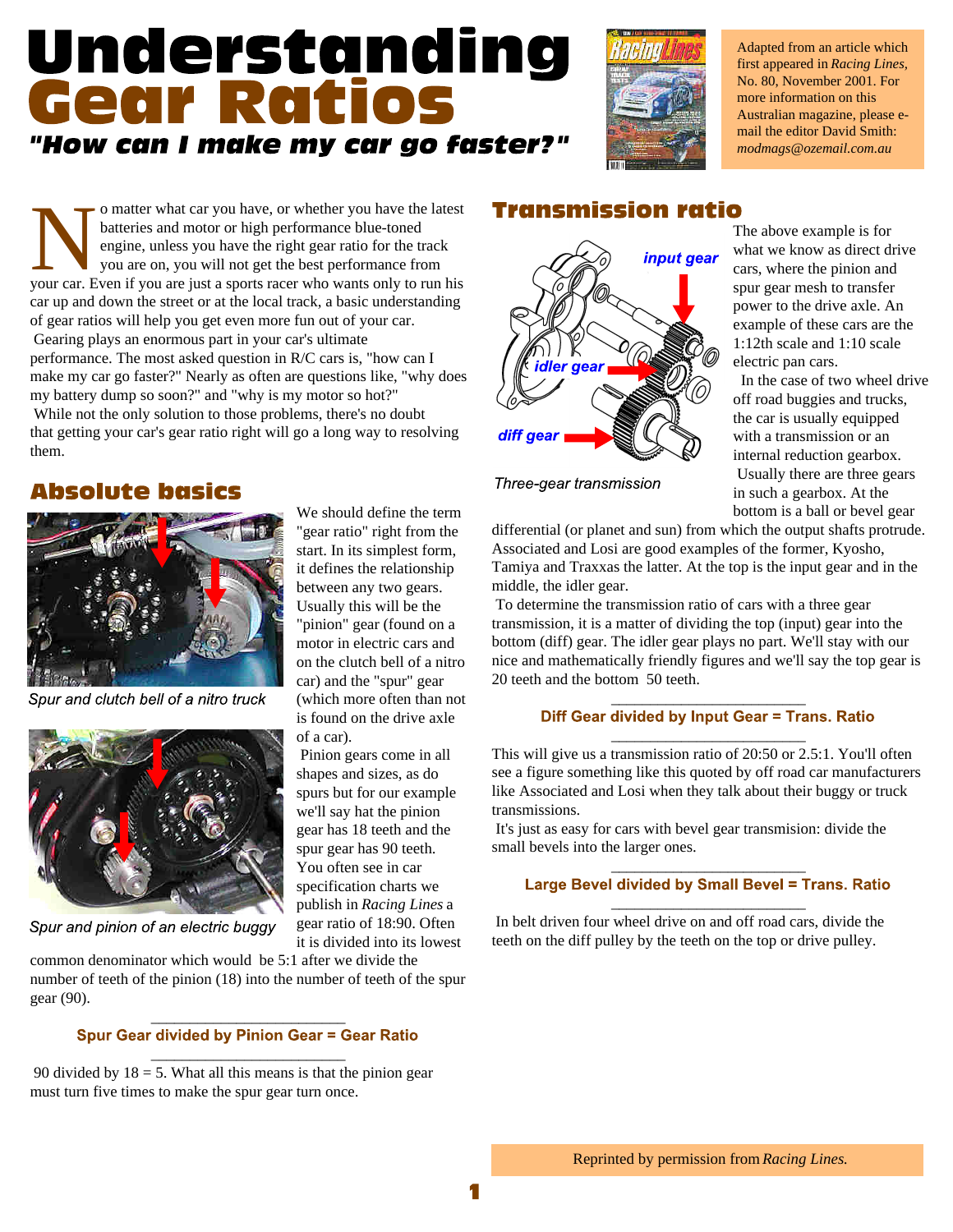# **Understanding<br>Gear Ratios**

### **Final drive ratio**

Now that we have the gear ratio and transmission ratio worked out, we can work out the final drive ratio. To do this, you multiply the

transmission ratio by the gear ratio. In our example, it is<br> $\frac{1}{\text{Trans. } \text{Ratio} \times \text{Gear Ratio}} = \frac{1}{\text{Final Drive Ratio}}$ <br>2.5 x 5 = 12.5. Thus we have a final drive ratio of 12.5:1. So how do we use this information? Use it to be more competitive! Let's say you are at the racetrack and you have an identical car and set-up to another guy in the same race as you. He is much quicker than you so, like all racers being beaten, you wander casually over to his pit table and direcly or indirectly ask him what final drive ratio he is running. He says 13:1. Hmmmmm.

 As you have seen, you have worked out your final drive ratio at 12.5:1. We'll assume here that the guy is 100% honest and not lying through his teeth like a lot of racers do to their opposition when asked to divulge some of their speed secrets.

 You need to change your ratio from 12.5 to 13. You can't do much about the transmission ratio, in most cars this is fixed. Your option is to change either your pinion or spur gear. You'll have to sit back at your pit table and work out exactly what gear ratio you need to get that 13:1 ratio but it might well be worth it. Here is the formula to use:

## Spur divided by Pinion x Transmission Ratio = Final Drive<br>Ratio<br>Suppose your current gear ratio is 18:87 (pinion/spur). Your

transmission ratio is 2.5:1. You want a final drive ratio of 13:1. Now do the math:<br> $\overline{87}$  divided by 18 x 2.5 = 12.08

 Now you change the spur and/or pinion numbers in your equation to see how close to 13:1 you can get. You finally hit on 17:88 for a final drive ratio of 12.94:1. Again, do the math:

\_\_\_\_\_\_\_\_\_\_\_\_\_\_\_\_\_\_\_\_\_\_\_\_\_\_

 Of course you could have also asked your competitor what pinion gear he had on his motor and again, if he was 100% honest he'll tell you, which will save a bit of brain power (aren't you beginning to just<br>Larger circumference = longer distance per axle rotation hate this guy if he is being so honest ... like, he is telling you his setup and more or less saying, "I'll still beat you." (Grrrr). For those racing in the Stock motor class, be aware that of all the motors on the market, a Stock motor demands very careful selection of gear ratio. You'd be surprised just how much difference in performance there is between, say, 12.5:1 and 12.75:1. You really do need to do your homework at the track if you are into serious competition Stock class racing.

## **Roll-out**

Roll-out simply refers to how far a car will travel for each revolution of the pinion gear. It's importance isn't so great in off road but it's absolutely vital in on road racing with foam tires. It is not used with rubber tires.

 A car with a larger diameter tire will travel further than a car with a smaller diameter tire. However, the car with the larger diameter tire won't necessarily travel faster than the car with the smaller diameter. And for those wanting to really get stuck into serious competition racing, roll-out means a whole lot of experimenting.

To work out a roll-out figure, you need to know that  $pi = 3.14$  and the circumference of the new tire (more math here):

 $\frac{$  multiply pi x tire diameter<br>(or you can simply mark the sidewall of the tire and roll it one revolution and measure it). So if we have a tire diameter of 90mm, the circumference is



 $3.14$  x Tire Dia. = Circumference of tire (282.6mm)

One more bit of math and we're there! Now we have to divide

282.6mm by our final drive ratio—12.5 from our earlier example.<br> $282.6$  So we now know that the car will travel 22.6mm for every revolution of the pinion gear.

 How do you use this information? Throughout the day your tires are wearing down. This will affect your gearing. To maintain your optimum gearing, you'll have to change the pinion and spur (and thus your final drive ratio) to keep your roll-out consistent throughout the





Smaller circumference = shorter distance per axle rotation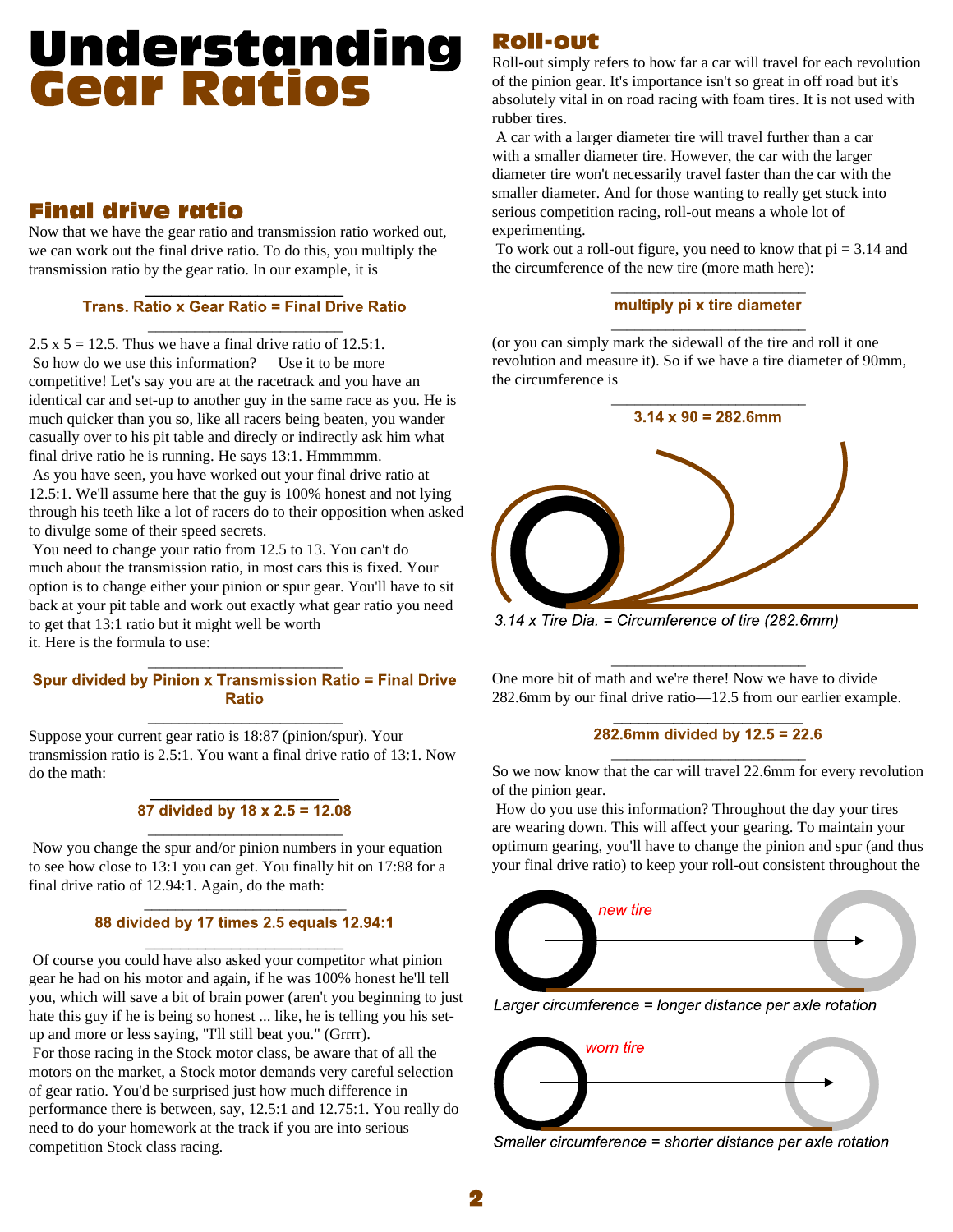# **Understanding<br>Gear Ratios**

 So you can see that depending on the diameter of the tire, the rollout figure will vary and as a result, so will the performance of your car—both in terms of straightline speed and, in the case of electrics, lasting the entire race without dumping.

 If you are to be a serious challenger for top honors in on road racing, you'll need to work up a roll-out chart. If you have a spreadsheet program such as Microsoft Excel, it is relatively painless even if it takes a while. First, you need to know the transmission ratio of your car and from there you can put into cells the various pinion and spur gear sizes you are most likely to use and play away with formulas. You'll end up with the final drive ratio. Detailed information on these charts are at the end of this article.

 A lot of racers take the time to measure the diameter of their tires before and after each race. Not only does this give you an idea of tire wear but it will also help sort out your roll-out chart and, more importantly, it will eventually give you a very good indication of what the optimum roll-out should be for your car on your track. Incidentally, tire wear is usually higher during the warmer months as traction is higher and getting the roll-out correct can be even more vital to your chances of success.

 Start with a new set of tires that you know work on your track. If you can't spend an afternoon practicing at near-race speeds, then you'll have to do this during race day. Each time you put a battery through, measure your tires before and after and record them. At some time during the practice session, you'll become aware that your car is dumping sooner than it did earlier in the day (it's good policy torecord all this information also). Note the roll-out figure in your log.

 At race day, you might now be able to saunter up to that friendly guy you got the earlier information from and ask him what his rollout is. (After several heats using foam tires, asking for the final drive ratio would not be as helpful as the roll out figure.) You might get lucky and he will still give you the correct information or he might now realize you are onto something and tell you some improbable figure. Whip out the calculator and put his figures through and you'll get an idea how close you are. Keep your ears open and you'll possibly hear other racers mentioning the vital figure as well.



Gear mesh between spur and pinion

#### **Gear mesh**

This refers to the physical proximity of the spur gear to the pinion gear. You need to get the pinion gear to mesh smoothly with the spur so that you lose minimum power at this crucial point due to friction between the two surfaces.

Get the mesh too tight and

you can do damage, even permanent damage, to your motor or engine. Too loose and you'll be stripping the teeth of the spur gear quickly and your car will hardly move. You need just a fraction of "rocking" movement between the two sets of teeth.

 Place a piece of paper between the two sets when you first attempt to mesh them and adjust the mesh until you can just remove the paper without having to tug at it.

 A final word, make certain you know what "pitch" your gears are or at least buy only the gears offered by your car's manufacturer. Technically, "pitch" refers to the number of teeth in one inch on a gear. 32, 48 and 64 pitch are the most commonly used in R/C cars. All three can be found used by manufacturers although 64 pitch is usually reserved for high-end competition electric tourers. 32 pitch is more often than not to be found in nitro cars while 48 pitch will be found in most electric tourers.

 Tamiya and Kyosho are different, they use what is known as .6 module gears, a metric measurement. Be careful, because .6 module gears will not mesh with 48 pitch even though they look much the same. We'd advise you to use their proprietory gears unless you are prepared to spend quite a few dollars on replacing them with 48 pitch gears.

### **Brush your teeth**

Your gear teeth, that is! Dirt and grit are the enemies of gears so if you are racing in a dusty environment, as you will with an off road buggy or truck, make sure you use a sealable gear cover. Most off road cars will come with one, if yours is damaged for whatever reason, don't be a tight fist and balk at paying for another because you'll end up spending more money on replacement pinion and spur gears.

 On road environments are generally cleaner than off road, however it is still possible that you can pick up little pieces of grit from the track. Check after each run and carefully remove any offending particle.

 Continued use of gears without ridding them of dirt and grit will soon chop them up. Your car's performance will also be reduced and we don't want that!

## **Other issues to consider**

Of course, just having the magic roll-out figure on your car is not going to ensure instant success. Different motors, brushes, batteries and even driving styles come into it although knowing the "correct" roll-out figure often means that those differences are not as great as you would think.

 No matter what anyone tells you, you cannot just put down your car and be immediately competitive. You might get a few hot laps in but those who put in the hard yards to undertake quality practice time will always rise to the top. And by quality practice time, we don't just mean driving, for although driving practice is important, understanding each component that goes into making up your competition screamer is even more important.

 As you start out on your racing career, we can't urge you enough to keep a log of everyting you do and the results of that action. Ask a million questions (you'll find the answers are genereally honest and correct while you are a newbie but a little more outrageous as the replier realizes you are getting on the pace). If your final drive ratio matches the fastest car on the track but you are still slower, or are faster but your car is uncontrollable, then the gearing on your car was not really the problem. Now you must check out the motor or batteries or other part of your set-up.

 Over a surprisingly short period of time you'll build up an impressive databank of knowledge which will enable you to compete on level terms with that guy with exactly the same set-up as you. Then you too can start helping other newbies!